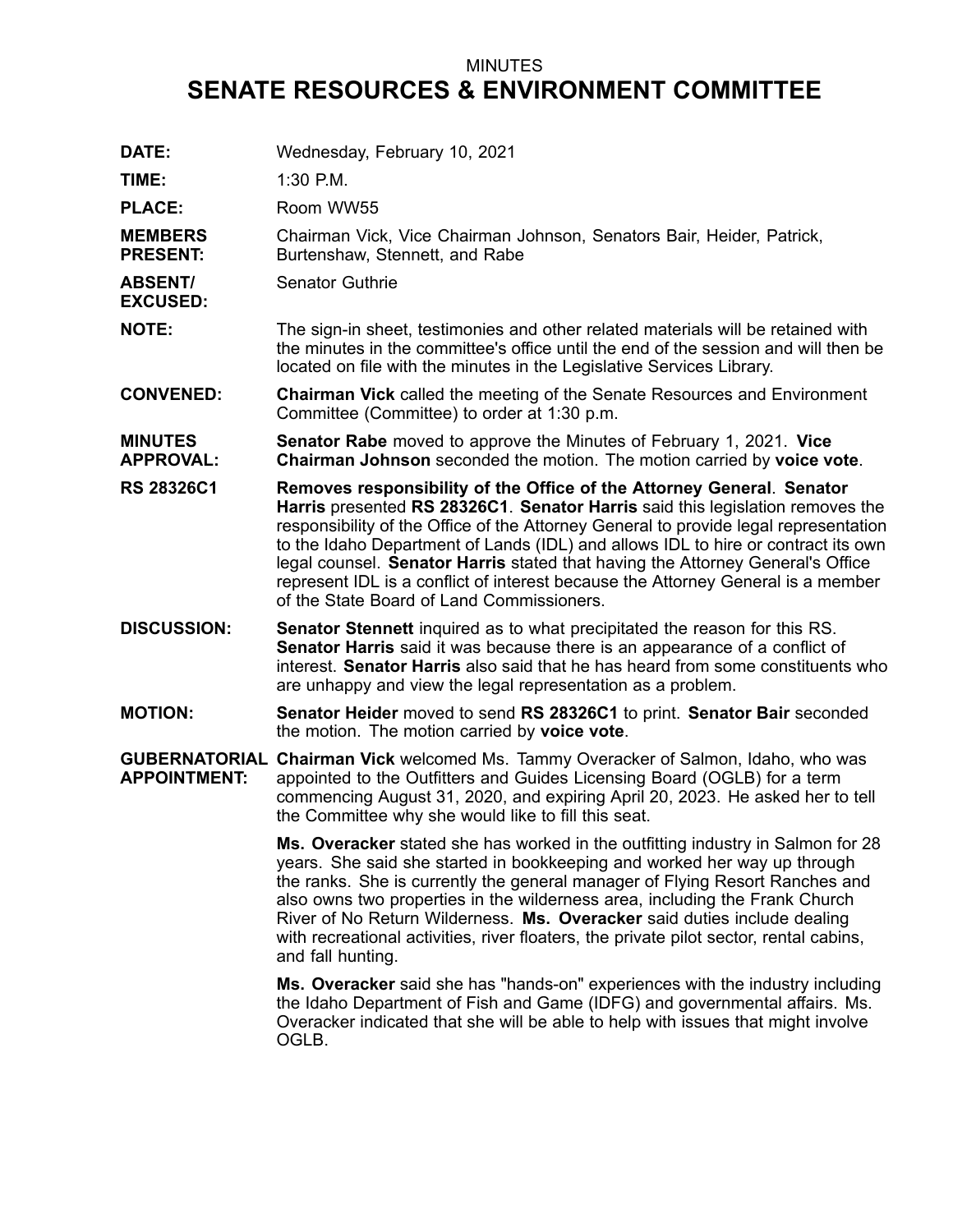**Senator Heider** inquired how Ms. Overacker felt about the process of issuance of hunting tags to outfitters. **Ms. Overacker** indicated that she would like to see reductions come from the nonresident and nonguided issuance of tags rather than from residents. Because of lower game counts in some areas, there needs to be reductions in the number of hunters, she said.

**Ms. Overacker** said her company employs 28 people, with <sup>a</sup> payroll of <sup>a</sup> half million dollars each year, and she feels they are significant to the local economy.

**Senator Heider** asked Ms. Overacker if she can work with IDFG in an objective manner and understand their perspective when making decisions. **Ms. Overacker** responded by saying she has worked closely with IDFG for several years and has <sup>a</sup> very good relationship with them.

**PASSED THE** Chairman Vick passed the gavel to Vice Chairman Johnson.

**GAVEL:**

**WELCOME: Vice Chairman Johnson** welcomed Jess Byrne, Director, Department of Environmental Quality (DEQ) and asked him to summarize the discussion of this docket, which was held February 1.

**DOCKET NO: 58-0000-2000F Notice of Omnibus Rulemaking – Adoption of Pending Fee Rule**. **Mr. Byrne** reminded the Committee there were 12 rule chapters in **Docket 58-0000-2000F**. Six of the fee rule chapters had no changes and six chapters did. At the previous meeting, three chapters were discussed, and today the remaining three chapters were due to be presented. He introduced Michael McCurdy, Waste Management and Remediation Division Administrator, DEQ, who was tasked to review them for the Committee.

> **Mr. McCurdy** said the rules for processing by cyanidation were negotiated and are included in the omnibus rule docket. These rules established the procedures and requirements for the issuance and maintenance of <sup>a</sup> permit to construct and operate enclosed cyanidation facilities. Such facilities are intended to contain, treat, or dispose of processed water or processed contaminated water containing cyanide processes, utilizing cyanide to extract various metals such as gold, silver, and copper from ores.

> **Mr. McCurdy** said to move away from the prescriptive design and construction requirements in the current rule, DEQ held 10 negotiated rulemaking meetings between May 3, 2019, and June 10, 2020. DEQ received and discussed comments during the rulemaking meetings. DEQ's rules are broader in scope and more stringent than federal regulations, Mr. McCurdy said. The federal government does not regulate cyanidation facilities. A major change in the rule was making the preliminary design report mandatory as opposed to letting it being optional in the current rule. Approval of the preliminary design report does not authorize construction operation or modification of <sup>a</sup> cyanidation facility. Also, the report is not part of the 180-day period for issuing <sup>a</sup> notice of rejection or approval of <sup>a</sup> permit.

> Next, **Mr. McCurdy** discussed fees in the cost recovery rule for processing permit applications. The current rule from 2006 requires applicants to submit <sup>a</sup> fee ranging from \$5,000 to \$20,000, depending on the tons of ore processed during the life of the facility. The current rule also includes an option for the applicant to enter into an agreement with DEQ for actual costs incurred to process an application and issue <sup>a</sup> final permit in lieu of paying <sup>a</sup> fee. The cost recovery approach is necessary to provide the flexibility required to assess reasonable fees on applicants proposing facilities that can vary substantially in complexity, size, and size-specific conditions. The approach is also necessary to accommodate the option for an applicant to propose alternatives to the design requirements.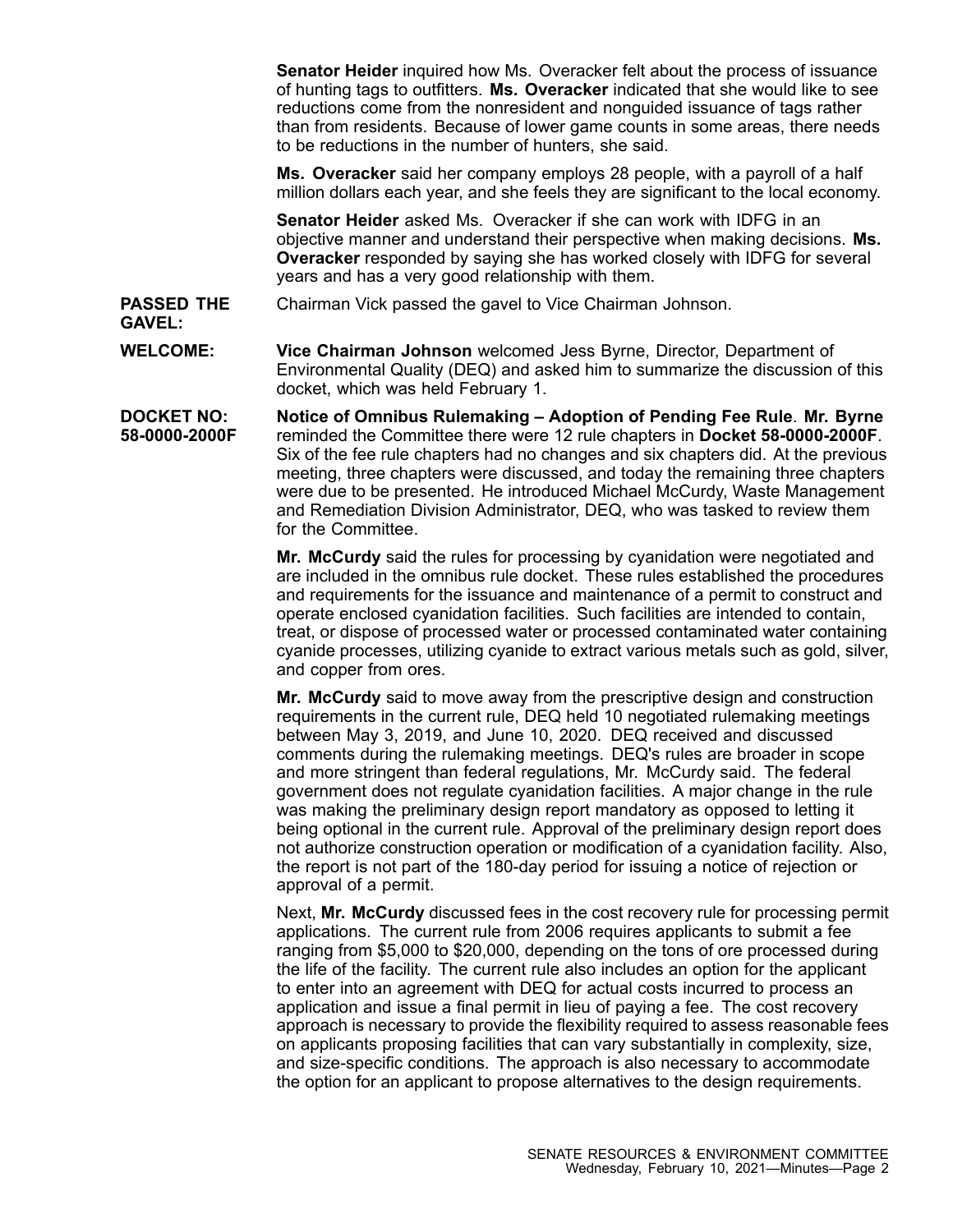**Mr. McCurdy** said the changes in the next section move away from what essentially amounted to <sup>a</sup> one-size-fits-all double liner with leak detection requirements for all cyanidation facilities. These changes were rewritten from the 2006 rule to clarify common cyanidation, facility design criteria, and liner system design criteria that would be applicable to all cyanidation facilities. The Department of Environmental Quallity (DEQ) revised the next section which covers financial assurance in the pending federal review book, to account for the change during the 2020 Legislative Session. This change was necessary to address the timeline conflict between the Department of Lands processes for approval of the permanent closure plan and approval of financial assurance. The due process is related to cyanidation permit issuance. DEQ held <sup>a</sup> public hearing on October 7, 2020 according to Mr. McCurdy and received no comments. However, DEQ did receive written comments from the Idaho Mining Association and the Idaho Conservation League. DEQ made <sup>a</sup> few revisions, including some grammatical corrections, to the rule as <sup>a</sup> result of those comments.

- **DISCUSSION: Vice Chairman Johnson** said he inquired about cyanidation requirements at <sup>a</sup> previous meeting and wondered if this rule was about the Stibnite Gold Project. **Mr. McCurdy** said yes and it was what Midas Gold is waiting on to move forward with its permit application.
- **PRESENTATION: Dr. Mary Anne Nelson**, Surface and Wastewater Division Administrator, DEQ, presented portions of **Docket No. 58-0000-2000F** regarding the rules regulating the Idaho Pollution Discharge Elimination program (IPDES). The Environmental Agency dedicated authority to DEQ for IPDES in June, 2018 and DEQ is working under <sup>a</sup> phased implementation schedule to take full authority of this program.

**Dr. Nelson** said DEQ will have full authority from EPA in July 2021. As part of this delegated authority, DEQ is required to keep the rules regulating the program up-to-date and has up to two years to ensure that changes to the federal rules are reflected in the State's program.

DEQ updated the rules so they would be consistent with federal regulations. DEQ took public comment through October 16, and held <sup>a</sup> public hearing on October 7. DEQ received no comments on this proposed rule. DEQ does not anticipate any additional cost to the regulated entities, and based on this action, no controversial issues were raised during the public comment period.

**Dr. Nelson** stated some concerns were brought forward about the strain on state resources by not including <sup>a</sup> fee for small-scale suction dredging. DEQ decided to table that discussion for the specific fee schedule evaluation.

DEQ made small changes to the chapter, such as minor grammatical and typographical corrections. Specific changes included the definition of waters of the United States. DEQ updated this particular definition to ensure compliance with the Navigable Waters Protection Rule, which EPA passed in April, 2020.

**Dr. Nelson** said DEQ updated the definition of "equivalent dwelling unit" to clarify who will be charged fees under the municipal rate, which involves publicly and privately owned treatment works and how those fees will be calculated. This applies to systems treating domestic sewage. The revised chapter clarifies the term "average household size" as that used by the US Census Bureau. DEQ added the definition of "proposed settlement" of <sup>a</sup> state enforcement agreement action, clarifying that particular item.

DEQ added definitions for "pesticide residues" and "pesticide discharges", and removed some unnecessary requirements for pesticide applicators filling out forms. DEQ outlined requirements needed on an application for nondomestic individual discharges. If <sup>a</sup> facility has collected and analyzed data less that is four and one half years old, then that data is considered good and can be submitted.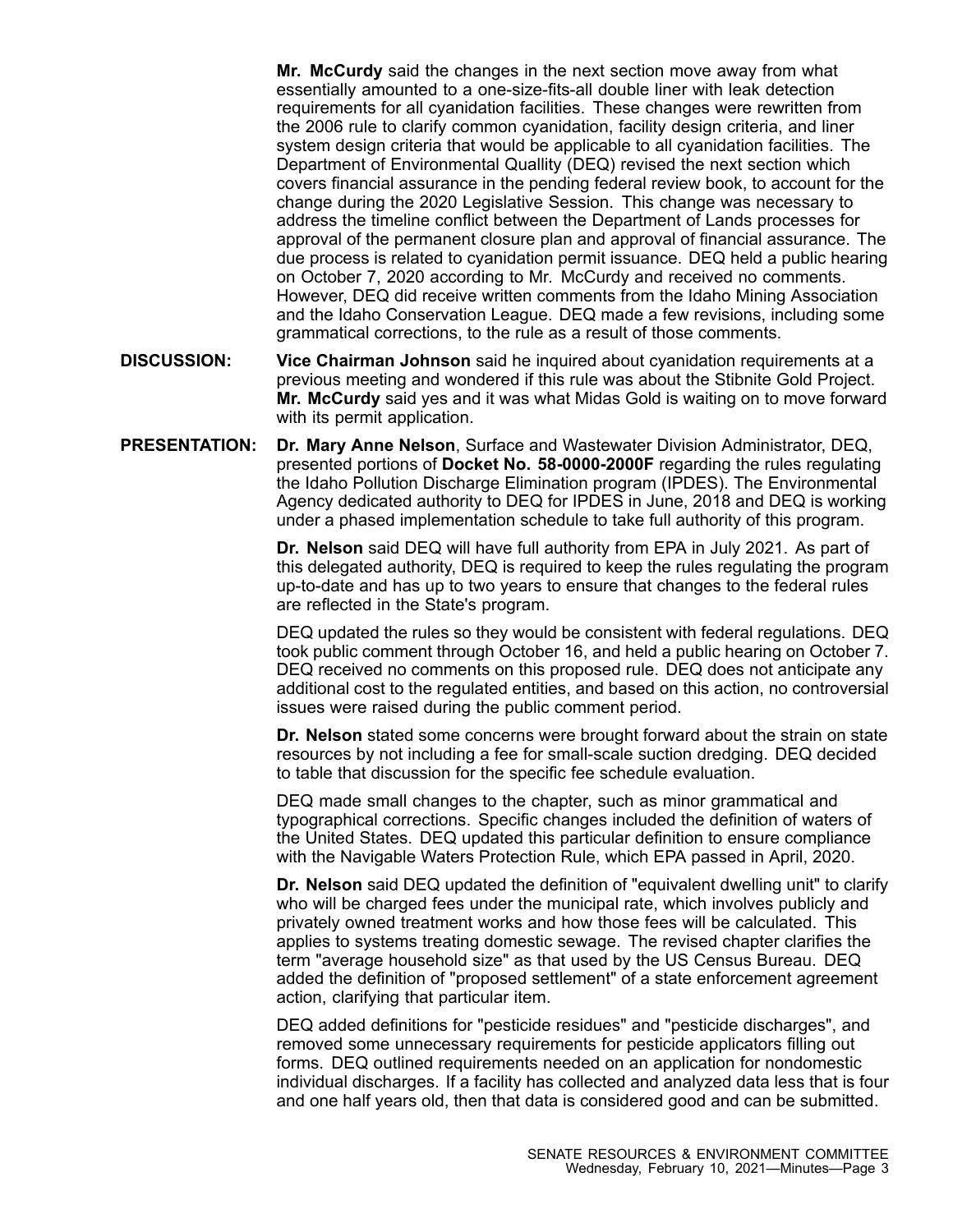DEQ also made another change if an applicant is operating or requesting to operate under <sup>a</sup> variance. Now, that form is to be included with the application. Regarding treatment works, data must be submitted to the agency within 24 months of commencing discharge. The applicant is required to report the number of significant industrial users and nonsignificant categorical industrial users discharging to the collection system.

**Dr. Nelson** stated DEQ updated public notification. It now reads that in lieu of notification in <sup>a</sup> newspaper, notices of draft permits may be published on the DEQ website. Also, DEQ adjusted the fee schedule to exclude small-scale section dredges from IPDES fees. Currently, individuals operating small-scale suction dredges that are covered under the general permit do not have <sup>a</sup> fee associated with their permit. If an individual who cannot be covered under the general permit were to apply for an individual permit, they would be subject to <sup>a</sup> fee of either \$4,000 or \$13,000 annually. During the rulemaking process, <sup>a</sup> DEQ board member suggested that the fee might be <sup>a</sup> little high for some. DEQ then clarified that if an individual permit was given, there would not be <sup>a</sup> fee associated with that permit.

Regarding contested permit conditions, DEQ removed <sup>a</sup> reference to judicial review since it would not be applicable at that stage of <sup>a</sup> contested permit. The last item Dr. Nelson covered was the requirement of committees to report specific information for noncompliance scheduled events related to combined sewer overflows, sanitary overflows, or bypass. This change corrected an oversight, Dr. Nelson said.

**Jerri Henry**, Drinking Water Protection and Finance Division Administrator, DEQ, said she would cover the rules for what DEQ uses to provide low-interest loans for design and construction of both drinking water and wastewater facilities. DEQ determined that the rules could be simplified and consolidated. DEQ published the notice of negotiated rulemaking on August 12, 2019, in the Administrative Bulletin, and <sup>a</sup> meeting was held August 27, 2019, in person and by video conference in the five DEQ regional offices. The notice of proposed rulemaking was published November 2019, and DEQ invited public comment from November 6 through December 4, 2019. DEQ didn't receive any public comments. **Ms. Henry** stated DEQ removed about 8,000 words and deleted approximately 19 pages of rules by combining these rule chapters.

- **TESTIMONY:** Johanna Bell, Policy Analyst, Association of Idaho Cities (AIC), submitted written testimony in support of **Docket No 58-0000-2000F**. Ms. Bell stated that AIC worked with DEQ over the past year through their negotiated rulemaking process, provided input, and are now expressing their support for the promulgation of these rules.
- **MOTION: Senator Burtenshaw** moved to approve **Docket 58-0000-2000F**. **Senator Heider** seconded the motion. The motion carried by **voice vote**.

**DOCKET NO. 58-0104-1901 AND 58-0122-1901**

**Rules for Administration of Wastewater Treatment Facility Grants**. **Ms. Henry** presented **Docket No. 58-0104-1901** and <sup>a</sup> companion docket, **Rules for Administration of Planning Grants for Drinking Water Facilities**, **58-0122-1901**. She stated these rules are what DEQ used to administer <sup>a</sup> grant program that provides drinking water and wastewater facilities, funding assistance to prepare engineering, planning documents for infrastructure and design, and construction. This is usually the grant program that feeds into the loan program, Ms. Henry said. This rulemaking was intended to meet the Governor's Red Tape Reduction Act. DEQ simplified the drinking water and wastewater grant rural chapters and consolidated them into <sup>a</sup> single rural chapter. DEQ held negotiated rulemaking and didn't receive any public comments. The DEQ Board adopted the rule dockets on May 14, 2020, as pending rules. DEQ didn't find any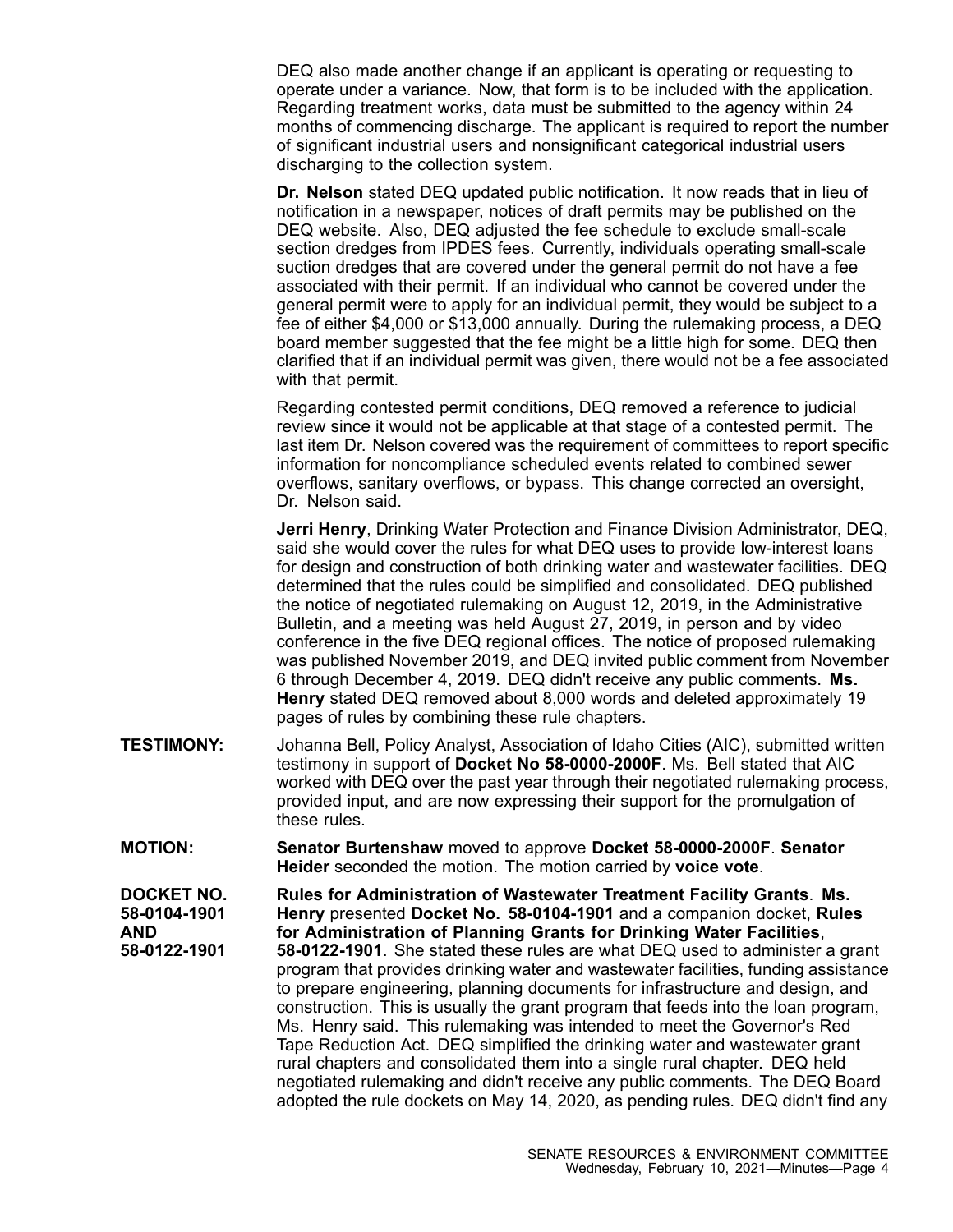controversial issues related to this rulemaking nor any additional costs to the regulator, community, or agency. DEQ removed approximately 50,500 words and roughly 14 pages in this rulemaking effort.

- **MOTION: Senator Heider** moved to approve **Docket 58-0104-1901**. **Senator Burtenshaw** seconded the motion. The motion carried by **voice vote**.
- **MOTION: Senator Heider** moved to approve **Docket 58-0122-1901**. **Senator Burtenshaw** seconded the motion. The motion carried by **voice vote**.
- **DOCKET NO. 58-0102-2001 Water Quality Standards**. **Dr. Nelson** said this docket covers water quality standards for recreational use. This rulemaking was initiated to revise water quality criteria associated with the recreational use of Idaho's surface waters and to remove obsolete language concerning specific pollutant variances disapproved by EPA. During the 2019 legislative review, stakeholders raised concerns regarding the implementation of criteria for bacteria. This pending rule seeks to revise Idaho water quality standards to address those unresolved concerns.

DEQ proposed new and revised criteria for pathogens including E. coli and enterococci. Prior to 2018, Idaho water quality standards used E. coli as the sole indicator of bacteria. When DEQ revised the rules in 2018, it added enterococci as an additional indicator of unsafe levels of pathogens that could lead to gastrointestinal illness.

- **DISCUSSION: Chairman Vick** inquired if other states count enterococci in their samples to know if the water is safe. **Dr. Nelson** replied that EPA put forward recommended criteria and states have <sup>a</sup> certain time frame in which they either adopt the recommended criteria or find recommendations that are equally protective. Other states use enterococci in their criteria.
- **MOTION: Senator Stennett** moved to approve **Docket 58-0102-2001**. **Senator Rabe** seconded the motion. The motion carried by **voice vote**.

**DOCKET NO. 58-0103-1901 Individual/Subsurface Sewage Disposal Rules and Rules for Cleaning of Septic Tanks**. **Dr. Nelson** provided the Committee with <sup>a</sup> brief orientation and background on septic systems in general. She stated that individual septic systems are <sup>a</sup> useful tool for treating and disposing human waste when access to <sup>a</sup> centralized treatment system is not available. Wastewater treatment in <sup>a</sup> basic system is accomplished by the separation of solids, fats, oils, grease, and water in <sup>a</sup> septic tank, and then by bacteria in the soil around and below the effluent absorption system, which is also called <sup>a</sup> "drain field". **Dr. Nelson** said this bacterial action reduces the level of pathogens in the effluent discharge from the waste system into the soil. She provided <sup>a</sup> handout depicting different types of systems. **Dr. Nelson** said these rules provide procedures for permitting systems, for providing installers with credentials to install systems, design criteria for basic septic tanks and drain fields, and requirements for designing, installing, and maintaining the alternative systems.

> **Dr. Nelson** said the Septic Technical Guidance Committee, which is composed of three environmental health specialists from Idaho health districts, has been in place for several decades and holds quarterly meetings that are open to the public. Its responsibility is to maintain the technical guidance manual, which outlines requirements and processes for manufacturers, installers, and homeowners with subsurface sewage disposal systems. This Committee is also responsible for providing recommendations to the DEQ director for approval of different types of proprietary and extended treatment systems. There was <sup>a</sup> six-fold increase in the total number of systems permitted since 2012 and <sup>a</sup> seven-fold increase in the number of complex system permits issued during that time. .